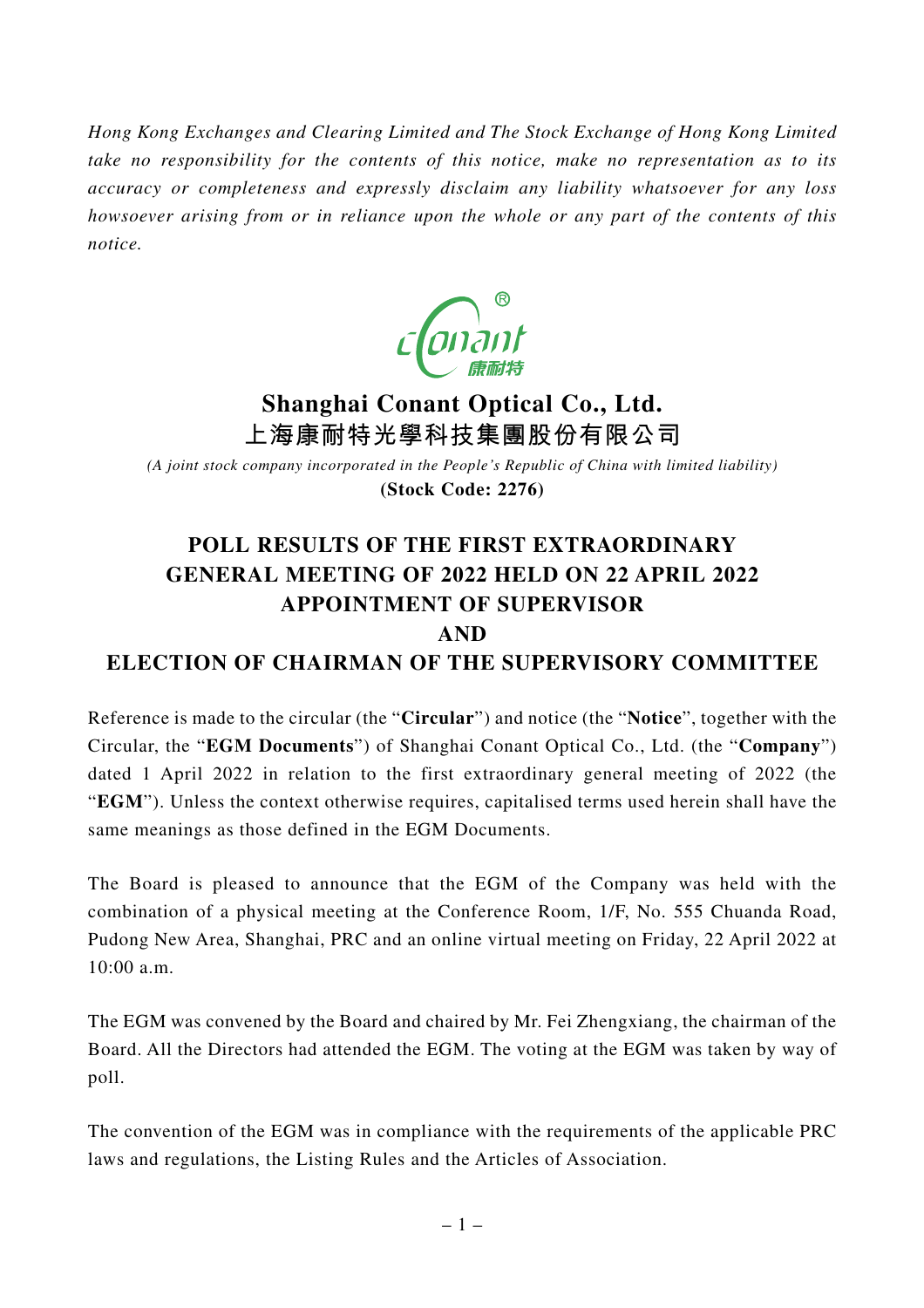As at the date of the EGM, a total of 426,600,000 H Shares were in issue, which was the total number of Shares entitling the Shareholders to attend and vote on the resolutions proposed at the EGM. Shareholders and proxies who attended the EGM held, in aggregate, 1,015,000 Shares of the Company entitling to vote, representing approximately 0.24% of the total number of issued Shares.

None of the Shareholders has stated in the Circular their intention to vote against the resolution or to abstain from voting at the EGM. No Shareholder was required to abstain from voting in respect of the resolution at the EGM in accordance with the Listing Rules. There were no Shares entitling the Shareholders to attend and abstain from voting in favour at the EGM as set out in Rule 13.40 of the Listing Rules.

#### **POLL RESULTS OF THE EGM**

At the EGM, the following resolutions were considered and passed by way of poll by the Shareholders and their proxies. The poll results were set out as follows:

| <b>ORDINARY RESOLUTION</b> |                                                                                                   | Number of votes $(\% )$   |                        |            |
|----------------------------|---------------------------------------------------------------------------------------------------|---------------------------|------------------------|------------|
|                            |                                                                                                   | For                       | Against                | Abstain    |
| 1.                         | To consider and approve the appointment of<br>Mr. Wang Chuanbao as a supervisor of the<br>Company | 1,015,000<br>$(100.00\%)$ | $\Omega$<br>$(0.00\%)$ | $(0.00\%)$ |
| <b>SPECIAL RESOLUTION</b>  |                                                                                                   | Number of votes $(\% )$   |                        |            |
|                            |                                                                                                   | For                       |                        |            |
|                            |                                                                                                   |                           | Against                | Abstain    |

As more than 50% of the votes were cast in favour of the above ordinary resolution numbered 1, the ordinary resolution was duly passed. As more than two-thirds of the votes were cast in favour of the above special resolution numbered 2, the special resolution was duly passed. Apart from the above resolutions, no new proposal was submitted for voting and approval.

The H Share registrar of the Company, Computershare Hong Kong Investor Services Limited, was appointed by the Company as the scrutineer of the EGM.